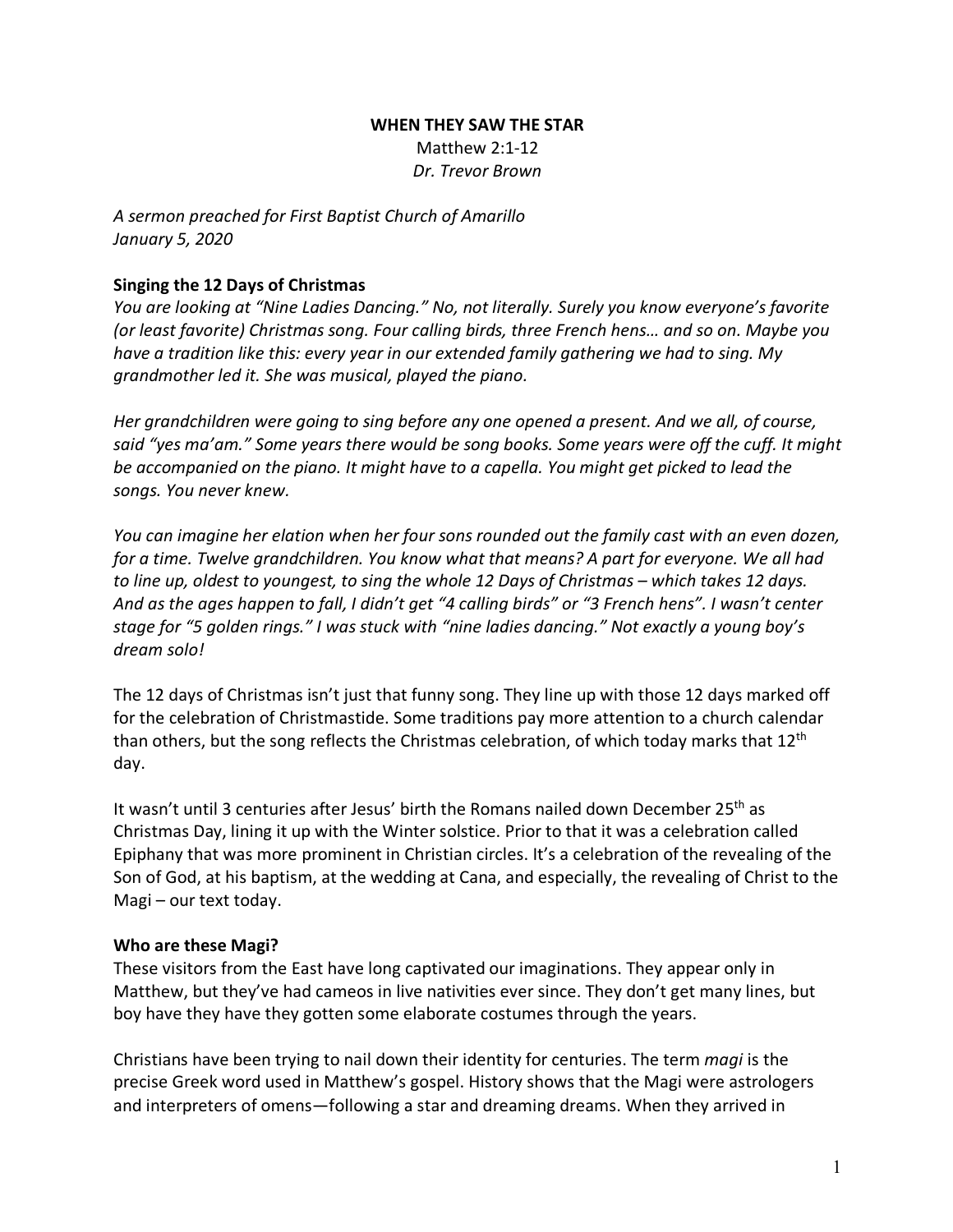# Jerusalem, their bluntness had King Herod spitting out his morning coffee:i *"Where is he who has been born king of the Jews? For we saw his star when it rose and have come to worship him" (Matt. 2:2)*

So Matthew puts before us, the first worshippers of Jesus not as his own, but gentiles who follow God's light. As early as 200 AD, Tertullian was laying out arguments that the Magi, while astrologers by trade, were considered kings. Other translations have chosen the to call them wise men.

John Calvin felt strongly about anyone who would label them "three kings": "Beyond all doubt, they have been stupefied by a righteous judgment of God, that all might laugh at [their] gross ignorance." 1st-century author/philosopher Pliny the Elder wrote several chapters about the Magi where they sound more like something from a Harry Potter novel. He details their skill in magic arts—including pouring boiled earthworms in the ear to cure a toothache!

Somewhere along the way tradition even gave them names: Balthasar, Caspar, and Melchior. Matthew, of course, doesn't offer this, and the fact that there was even three of them isn't here, but is assumed only by the fact that they brought three gifts. Mathew has them visiting the home, but not in Luke's manger nativity.

They were most likely men from Babylon, long known for its attention to the stars. Ancient magi were persons fabled to be skilled at astronomy as well as various occult arts, such as astrology, interpretation of dreams, fortune telling, and magic. Here they are clearly thought of as astronomers or astrologers, who have found the rising of a star to be of world-historical significance. It was a common idea in ancient times that the birth or death of great men was accompanied by heavenly signs. They're like explorers who have set off to discover something new.

## **Discovering By Mistake**

The "Age of Discovery" was riddled with Explorers who discover by mistake:<sup>ii</sup>

- § *Christopher Columbus - The first (and most famous) expedition reached Cuba and Hispaniola (now Haiti and the Dominican Republic), and his second journey explored other islands in the Caribbean; on both occasions, he returned to Europe convinced he had just visited the Chinese coast. His final voyage failed to yield discovery of the Indian Ocean—which makes sense, considering he landed in Central America.*
- § *Juan Ponce De Leon - gathered some men and set sail to this mythical isle of Bimini he heard about in the hope of finding a fountain of youth. Instead, they landed in Florida, which today boasts more retired Americans than any other US state. How's that for irony?*
- § *John Cabot – He believed the westward journey to Asia would be shorter from Northern. When Cabot and his crew reached what is now the eastern coast of Canada (most likely Nova Scotia or Newfoundland), they promptly congratulated themselves on a voyage to Asia well done.*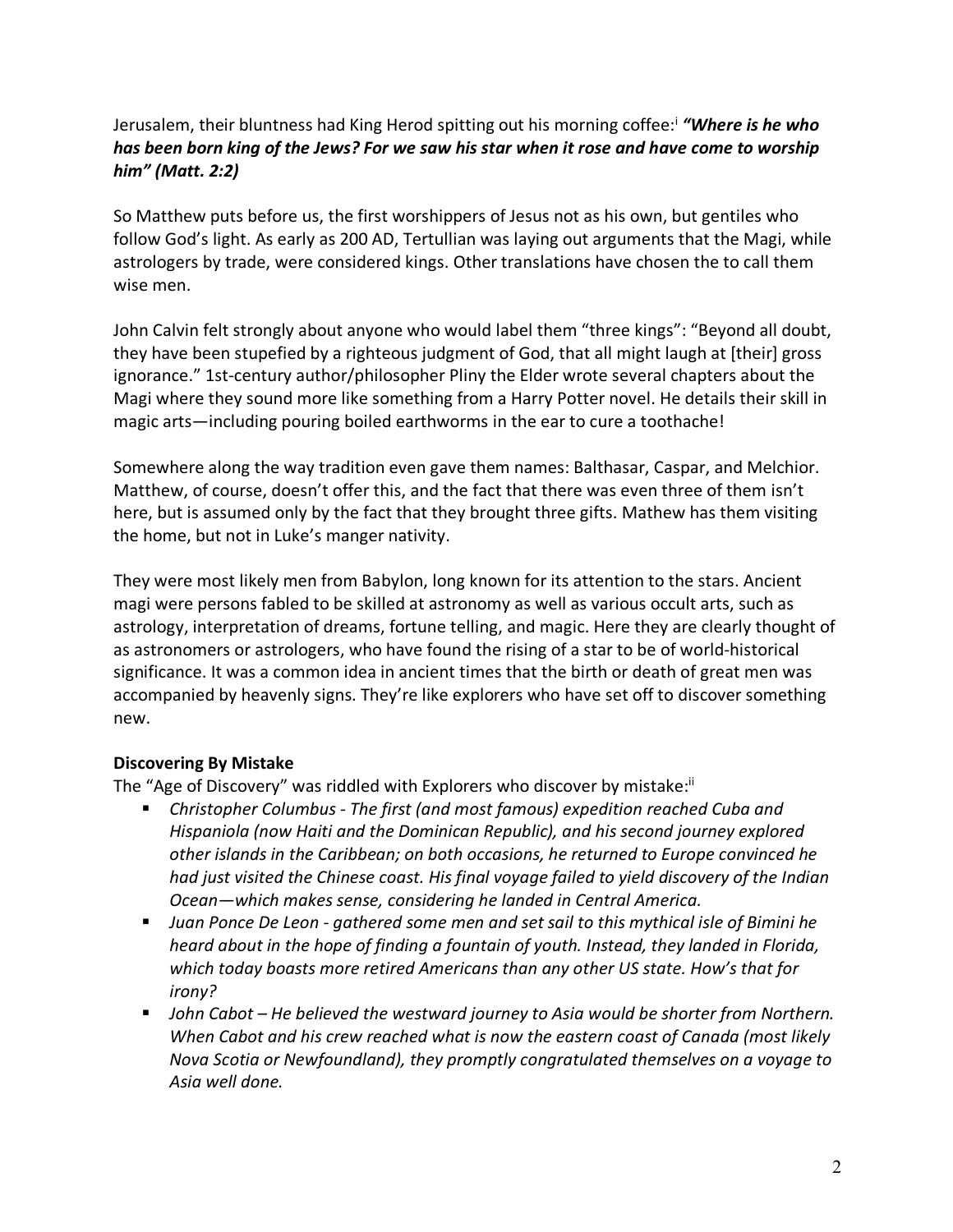- *Henry Hudson Hudson's three voyages were still a disappointment; his ultimate goal was to locate a 'Northeast Passage' that directly connected European trading vessels to the Asian mainland, which he was unable to find for one simple reason: it didn't exist.*
- Robert de la Salle one ship wrecked in Matagorda bay looking for the mouth of the *Mississippi.*

The Magi set out looking for the king of the Jews and have landed with Herod instead. The difference between these and those lost explorers is that these magi have already come to realization that they're shipwrecked, hopeless, lost without some divine intervention. Why else would you spend all that time searching the stars if not because you knew you answers from above?

Brennan Manning writes: "In this weakness and poverty it is the shipwrecked at the stable who will come to know the love of God."iii It is those who realize their deep need, who have hurt enough to seek out healing, who have wept enough to scour the earth for a new hope.

I wonder: Do you know that you're lost enough to need a guiding light? To follow God's guiding light, you have to know that you need one!

Soren Kierkegard said "The three Kings had only a rumor to go by. But it moved them to make that long journey. The scribes were much better informed, much better versed. They sat and studied Scriptures like so many dons, but it did not make them move. Who had the more truth? The three kings who followed a rumor, or the scribes who remained sitting with all their knowledge?"iv

## **In the Time of Herod the Great**

So, Matthew is deliberate in telling us that the wise men come *in the time of Herod the Great***.** 

We don't even meet them before being reminded in this turn in the narrative that he is in power. From that moment on the contrast has begun. For all the wisdom attributed to these men from the East who have found this star to be of such world-historical significance that they would set out to follow it, Herod the Great seems to have none. For all their wonder at the star, Herod knows only fear. In fact, history doesn't just deem him unwise. He's well known to be cruel and unjust.

He was a foreigner, a puppet king set up by the Romans, a pretender to the throne of David. His personal life was in shambles. He had several wives and sons, some of whom he ordered murdered because he feared that they were plotting against him. The emperor Augustus, in a Greek play on words, is remembered to have said that is was safer to be Herod's pig that to be his son. The pig in the barnyard had a better hope of survival.

So, its no surprise, I suppose, when Matthew tells us Herod's response. The magi share why they have come, that a star has led them to come and worship a new born King of the Jews, Herod is troubled – he is disturbed – agitated, and *all Jerusalem with him.*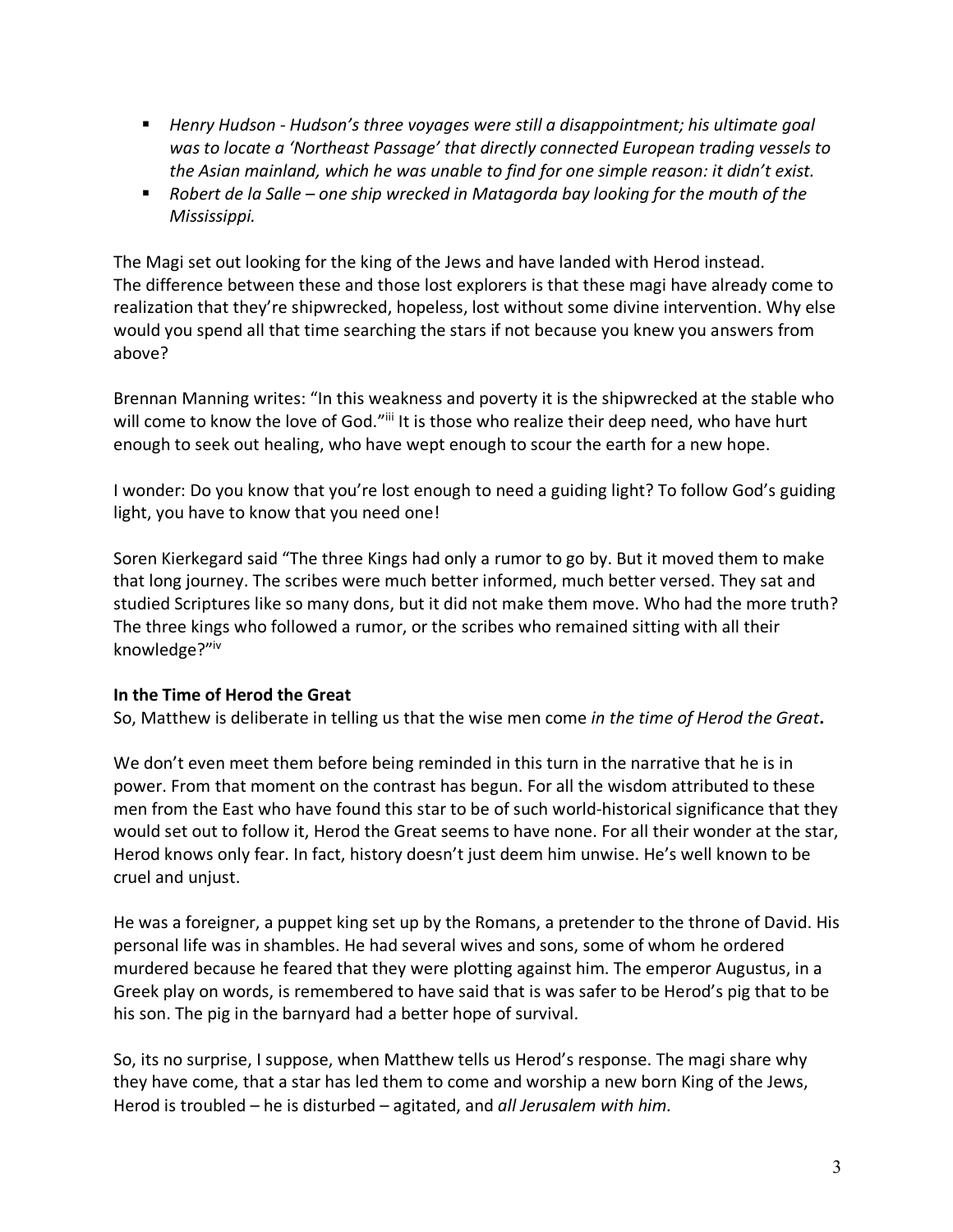What inspired the magi to journey to the light is unnerving for them. Ellen Davis<sup> $v$ </sup> points out: **When Herod heard about the one whose star had risen in the East, ''the one born king of the Jews,'' he felt his unstable throne shake beneath him. He could read that sign as well as the Magi; it meant that his own days were numbered. So, consumed with fear, Herod launched a desperate new security program.** 

**First, he tried a closely targeted operation, a quick fix. He tried to get the Magi to give him the baby's exact whereabouts. But when the Magi evaded him, then Herod settled for a general slaughter, killing every child in and around Bethlehem, two years old and under.**

**Herod could not have secured the deaths of all those children, if he were the only one who was afraid. Matthew reminds that fear is powerful and contagious. It can become an epidemic, like it did that year in Jerusalem.**

**''Herod was terrified, and all Jerusalem with him.''** 

When Herod saw that star, all he could manage to see was bad news. All Jerusalem could see was uncertainty, newness, change. **Fear spreads like plague through an unhealthy system, infecting not only those who are powerless to defend themselves—the Jewish families in Bethlehem—but also infecting the relatively powerful, the ruling élite in Jerusalem, who sensed how fragile their power was.**

**So Matthew is giving us an artful picture of two opposed entities: on the one hand Herod and all Jerusalem, and on the other the Magi, following the promise of God and one bright point of light as they travel in a country not their own.** 

**If we read the story deeply and honestly, I think we have to admit that we relate both with fearful Jerusalem and with hopeful Magi; They both reveal things about us that we have not seen clearly before.**

In that picture of Herod and all Jerusalem there is judgment for us. Matthew holds it before us like a mirror, challenging us to acknowledge our fear. It's fear that cripples us when the light calls us forward. When God calls us into new things, when the road is unfamiliar, when following him means giving up control, when his power comes in ways we don't care for, when he chooses to reveal himself most clearly to an outsider first.

Its fear that slows us down when the Spirit points a direction we didn't plan for. Its fear that cripples us when we think we're unlovable or unforgivable or just not worth the time. Its fear that leads to stereotype or dismiss or diminish others. Its fear that lets us push back the light so that we can keep on living with ourselves on the throne.

Herod is terrified, *and all of us with him.*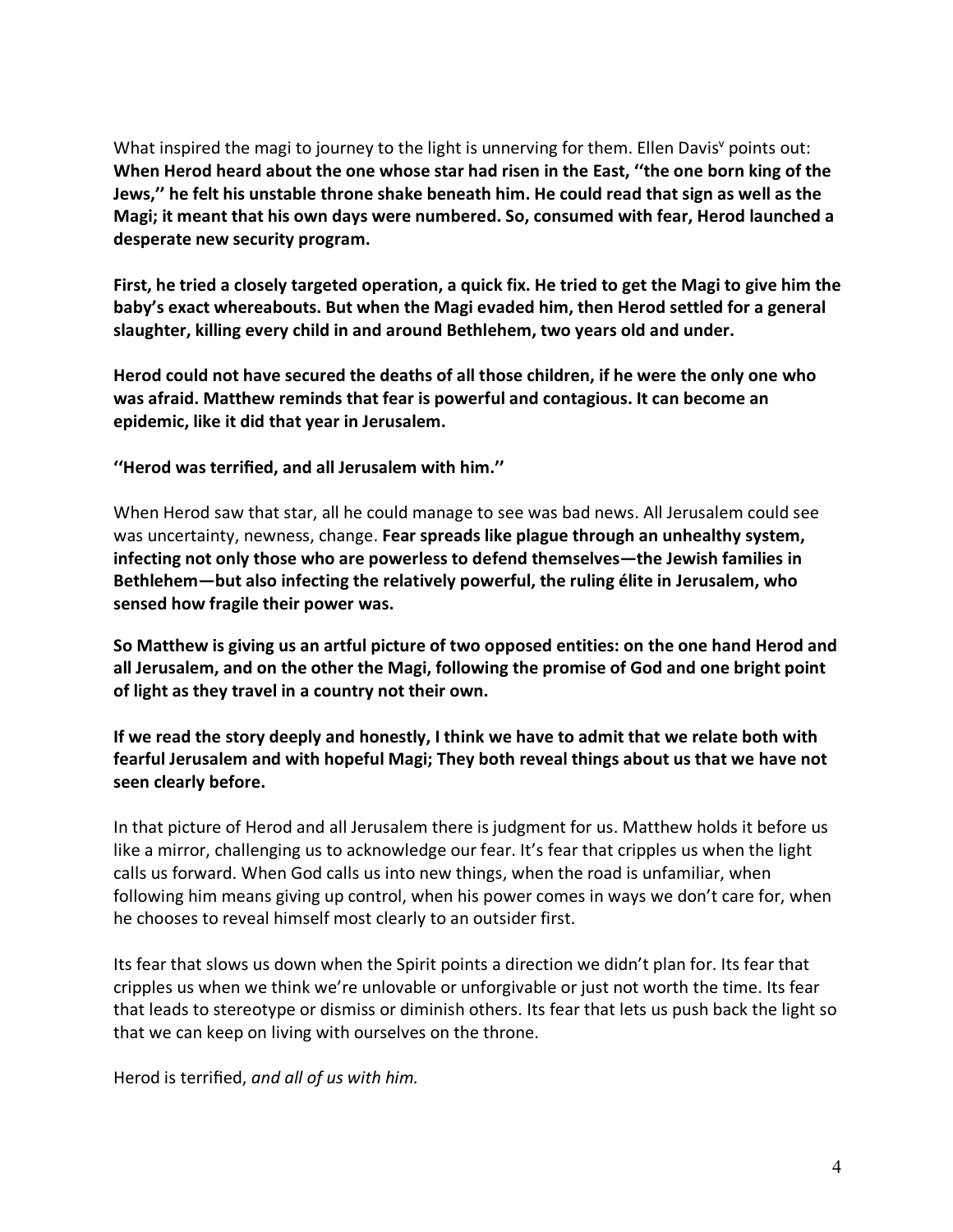Yet, Matthew does not leave us to despair. Alongside that mirror is a second one— the Magi.

Verse 10 reads, "When they saw the star, they rejoiced exceedingly with great joy." ''Seeing the star stop, the Magi were wildly happy''— but why?

Because, when you stop to think about it, there is no obvious reason those astrologers from the East should have been so wildly excited. After all, they hadn't seen that much that ordinary eyes would interpret as a revelation of God. They had seen a star rising in the East, a tiny point of bright light. And because they were trained to take the heavenly bodies very, very seriously, they followed it, probably hundreds of miles, nearly 900: from Mesopotamia (the ancestral home of astrologers) across the northern edge of the Syrian desert, down into Roman Palestine, until they got to Bethlehem. And when they finally get to the place where it stops, through the maze of narrow streets, they stand at one incredibly average house looking at a Jewish mother and her newborn child.

And at that point those Magi ''rejoiced with a really, really big joy,'' as the Gospel literally reads. ''And coming into the house, they saw the child with Mary his mother; and falling down, they worshipped him.''

Those highly educated foreigners, distinguished enough to be summoned for a private consultation with King Herod—they were the very first ones to worship our Lord. The Light of the World made known to gentiles. ''And opening their treasures, they presented him'' with tribute fit for a king: gold, frankincense, and myrrh. They took that baby for the real thing, ''the one born king of the Jews,'' whose birth prophets had foretold—yet remember, they had heard no angel choir (again, that's in Luke's Gospel).

What is it that causes them to *rejoice exceedingly with great joy?*

*One March afternoon, almost 15 years ago, a Texas high school bus full of a girls soccer team swerved unexpectedly at an object in the road and turned over in a violent crash. The bus turned over, slid down the road, and came to rest in a nearby ditch. Along with the injured, 2 high school girls didn't survive. One of them was my cousin. She was our 11 Pipers Piping.*

*In some ways, the tradition of lining up oldest to youngest was always going to end somewhere. We would grow up, or our grandmother would pass away. We could do what all parents do: have our own children and make them do the song and dance.*

But its hard to keep singing when your Christmas song loses a part. But isn't this exactly the reason we need the Christ child? And for all their searching these Magi know that life is hard, and broken, and far from what God intends. You know it too. Whether in loss, or in addiction, or in disease, or in broken relationships, or in hidden sin. These Magi know that they're shipwrecked, lost, grasping in the dark and without hope.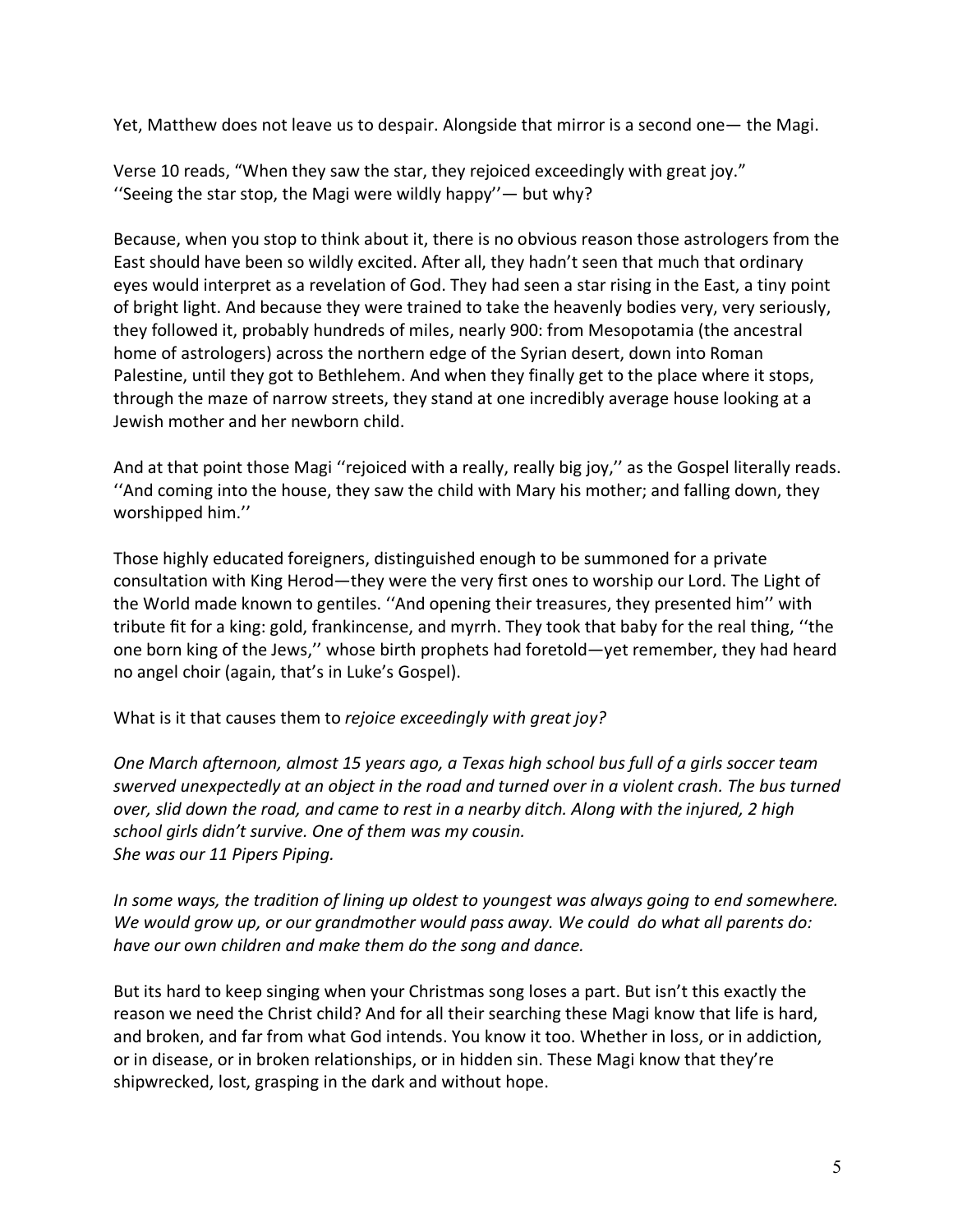Until they have met the Christ. Until God makes himself known to them, revealing his light to the gentiles. Declaring once and for all that there is hope!

Davis reminds us: The message of Epiphany is not ''God is born in Christ, and all's well with this old world.'' Thank God that's not the intended message. Looking at our world, who would believe it? The message is not even "Jesus is born, and all's well with us who believe in him." Thank God that's not the message. Who even among us would believe it?

No, this is the message of Epiphany: ''*Jesus the Christ is born into our world, and for us who believe in him, there is a clear focus for our hope.''*

Isaiah 9:2 saw it coming: "The people walking in darkness have seen a great light; on those living in the land of deep darkness a light has dawned."

When they saw the star had stopped, why are they overwhelmed with joy? Because they've found the hope we need!

Look at them: those 3 or 5 or 30 travelers in a country not their own, in a land literally governed by fear. Their hope in what God has revealed empowers them to avoid being coopted by Herod's reign of terror. As the Proverbs say, "The hope of the righteous is gladness."

Herod saw the star and was terrified. But when they saw they the star they knew they were watching the light of the world break into the darkness they had known.

John 1:5 read, "The light shines in the darkness and the darkness has not overcome it."

**Having experienced the surpassing joy of Bethlehem and knowing it came from God, the Magi listened to the dream that also came from God and warned them not to return to Herod. Instead they ''departed by another road for their own country.'' Matthew is showing us a way forward in this new year, where each day we are given the chance to be led by hope or fear. He challenges us to be the community of hope that the church has been, he tells us, from the very beginning.** 

**Matthew's Gospel challenges us to live boldly in the hope of the Magi, so that having rejoiced with them at the first coming of Christ, we may at his second coming know fullness of joy forevermore.** 1 John 5 reads, "This is the message we have heard from Him and announce to you, that God is Light, and in Him there is no darkness at all."

And the scripture tells us that not only has God's light been born into this world but there is now hope for a world to come. As Revelation 21:23-24 paints the pictures of God's new heavens and new earth as a "city [that] has no need of the sun or of the moon to shine on it, for the glory of God has illumined it, and its lamp *is* the Lamb. The nations will walk by its light, and the kings of the earth will bring their glory into it." Fear and despair will not have the last word.